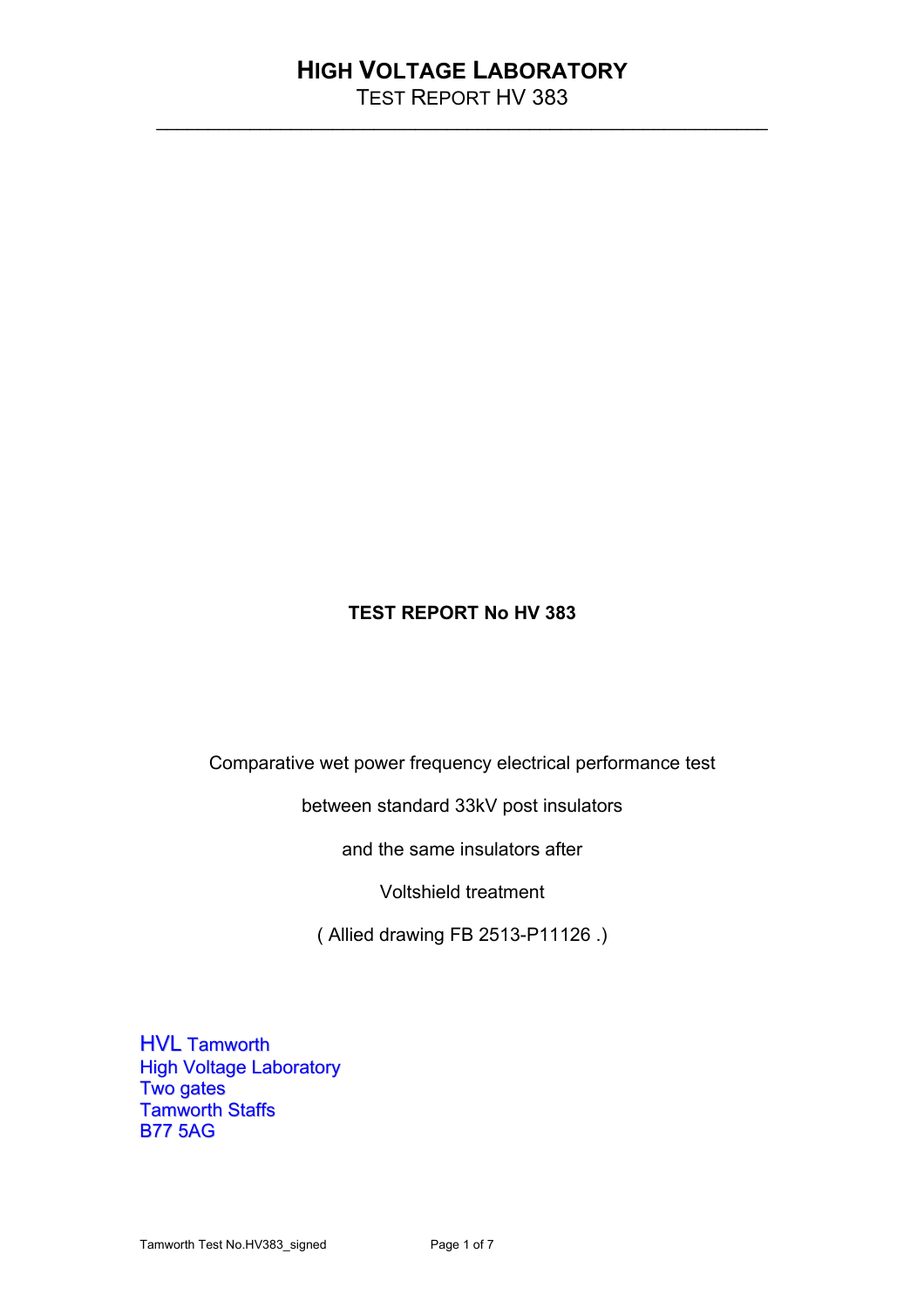TEST REPORT HV 383 \_\_\_\_\_\_\_\_\_\_\_\_\_\_\_\_\_\_\_\_\_\_\_\_\_\_\_\_\_\_\_\_\_\_\_\_\_\_\_\_\_\_\_\_\_\_\_\_\_\_\_\_\_\_\_\_\_\_\_

| <b>TEST ITEMS:</b>         | 33kV Post Insulator<br>3 standard and 3 Voltshield treated                                                                                                             |
|----------------------------|------------------------------------------------------------------------------------------------------------------------------------------------------------------------|
| <b>DRAWING NO:</b>         | FB 2513 P11126                                                                                                                                                         |
| <b>TESTS:</b>              | Wet power frequency electrical tests.                                                                                                                                  |
| <b>PLACE OF TESTS:</b>     | HVL tamworth~ High Voltage Laboratory, Tamworth,<br>Staffordshire.                                                                                                     |
| DATE OF TESTS:             | 3rd April 2003.                                                                                                                                                        |
| <b>TESTS WITNESSED BY:</b> | Mr. R Davidson- Western Power Distribution<br>Mr A King- Western Power Distribution<br>Mr A Neal- Ritec International Ltd<br>Mr L Gidman - Allied Insulators Group Ltd |
| <b>DECLARATION:</b>        | We hereby certify that the Type Tests described herein<br>and the test results reported are a true record.                                                             |
|                            | $\sqrt{1+\frac{1}{2}}$                                                                                                                                                 |

Revolantwell

R.W.Hartwell. K. A. Hurst<br>
Senior Test Engineer. 
K. A. Hurst

XA thirt

HV Laboratory Manager

issued 11 04 2003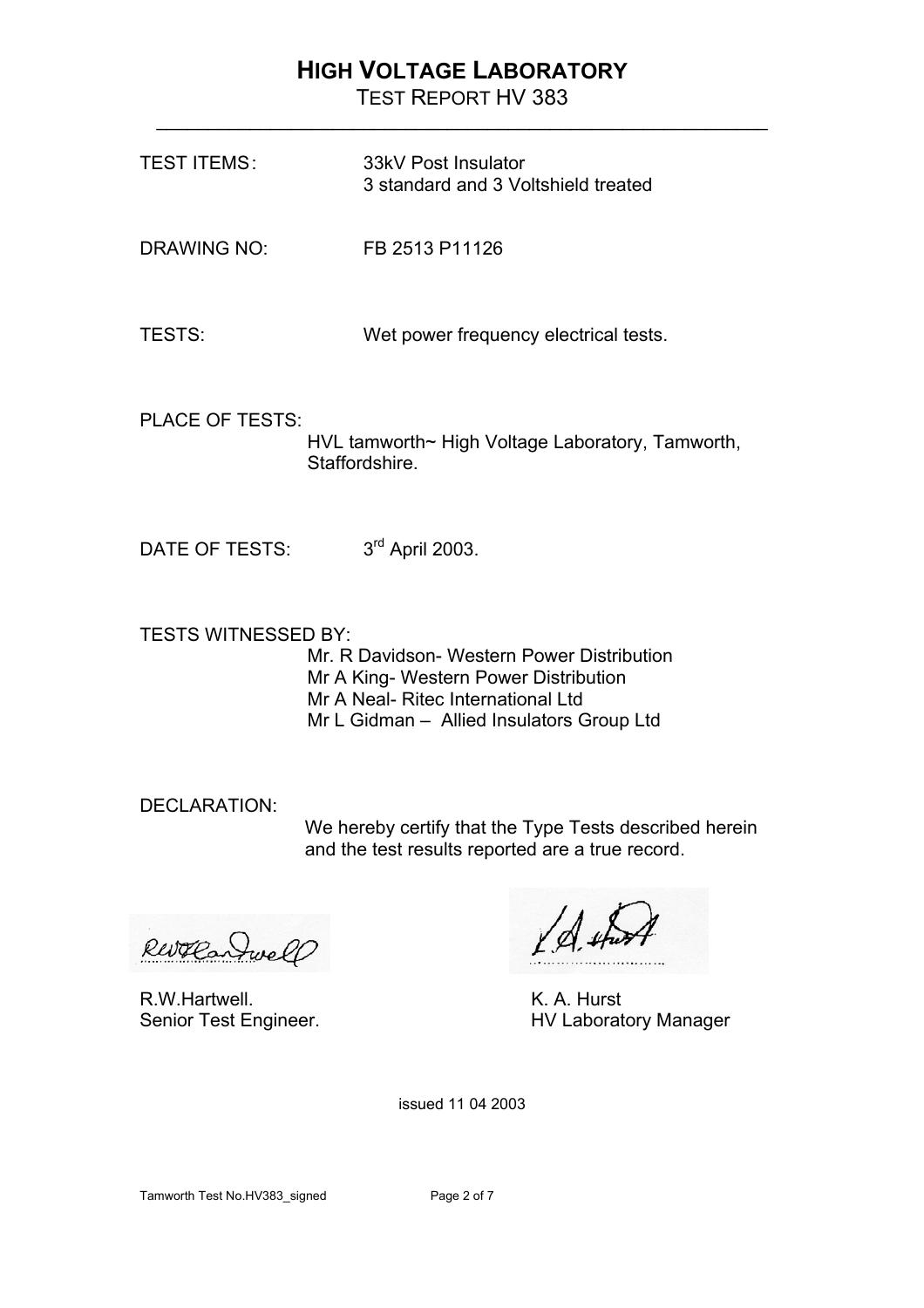TEST REPORT HV 383 \_\_\_\_\_\_\_\_\_\_\_\_\_\_\_\_\_\_\_\_\_\_\_\_\_\_\_\_\_\_\_\_\_\_\_\_\_\_\_\_\_\_\_\_\_\_\_\_\_\_\_\_\_\_\_\_\_\_\_

### 1. .**INTRODUCTION**

This test report details wet power frequency electrical tests performed on the post insulator as detailed on Drawing FB 2513 porcelain ref. P11126.

Three insulators were provided for the comparison tests by Allied insulators, these were randomly selected from stock from their production line. The three insulators were then subjected to a wet power frequency voltage test as described in IEC60383 using methods as defined in IEC 60060.

The three insulators were then treated by Ritec international with the Voltshield product process, allowed to dry and tested later the same day.

#### **2. TEST SPECIFICATIONS**

The tests were carried out according to the following specifications: -

IEC 60383-1 Insulators for overhead electric lines with nominal voltage above 1kV part 1 IEC 60060-1 High voltage test techniques -part 1 General definitions and test requirements

#### **3. TESTS CARRIED OUT**

The following tests were carried out :-

Wet power frequency flashover voltage test Wet power frequency withstand voltage test

Before the tests commenced each insulator was in a clean dry condition and in thermal equilibrium with the ambient laboratory atmosphere.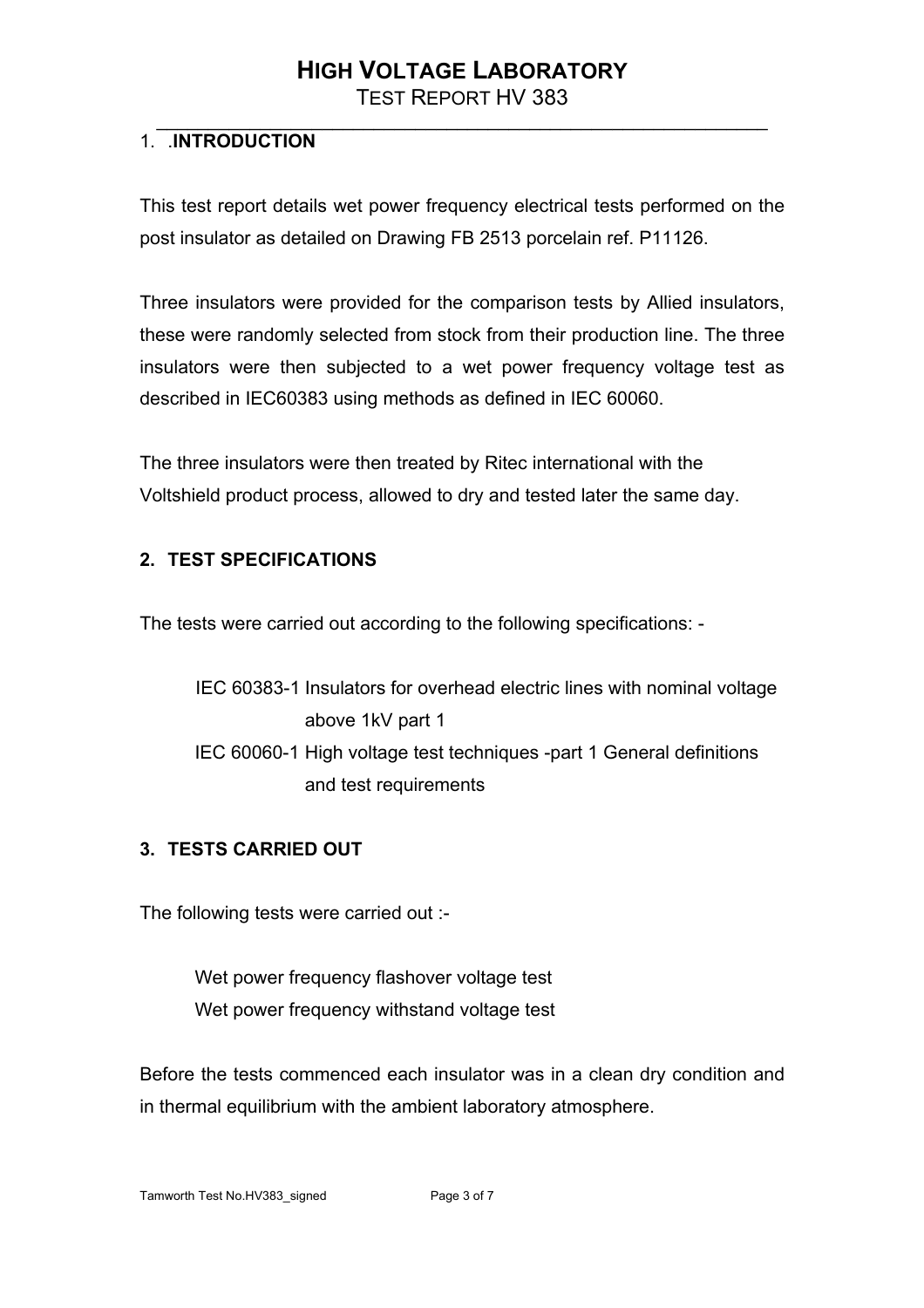TEST REPORT HV 383 \_\_\_\_\_\_\_\_\_\_\_\_\_\_\_\_\_\_\_\_\_\_\_\_\_\_\_\_\_\_\_\_\_\_\_\_\_\_\_\_\_\_\_\_\_\_\_\_\_\_\_\_\_\_\_\_\_\_\_

### **4. TEST RESULTS**

Three insulators were supplied for the tests and each insulator was verified dimensionally with drawing no FB2513 .P11126

4.1.Wet Power Frequency Voltage Tests.

The power frequency flashover and withstand voltage tests were carried out under wet (artificial rain) conditions in accordance with IEC 60060-1 The following test results were obtained: -

1.Standard insulators. ( a.m.)

| Insulator ref. |       |       | 3     | Mean  |
|----------------|-------|-------|-------|-------|
| Flashover      |       |       |       |       |
| voltage kV     | 107.5 | 116.5 | 110.9 | 116.3 |
| Withstand      |       |       |       |       |
| voltage kV     | 95.7  | 95.7  | 95.7  | 95.7  |

2. After Voltshield product treatment on same insulators.(p.m)

| Insulator ref. |       |       | 3     | Mean  |
|----------------|-------|-------|-------|-------|
| Flashover      |       |       |       |       |
| voltage kV     | 130.0 | 131.4 | 128.8 | 130.0 |
| Withstand      |       |       |       |       |
| voltage kV     | 108.5 | 113.7 | 113.7 | 112.0 |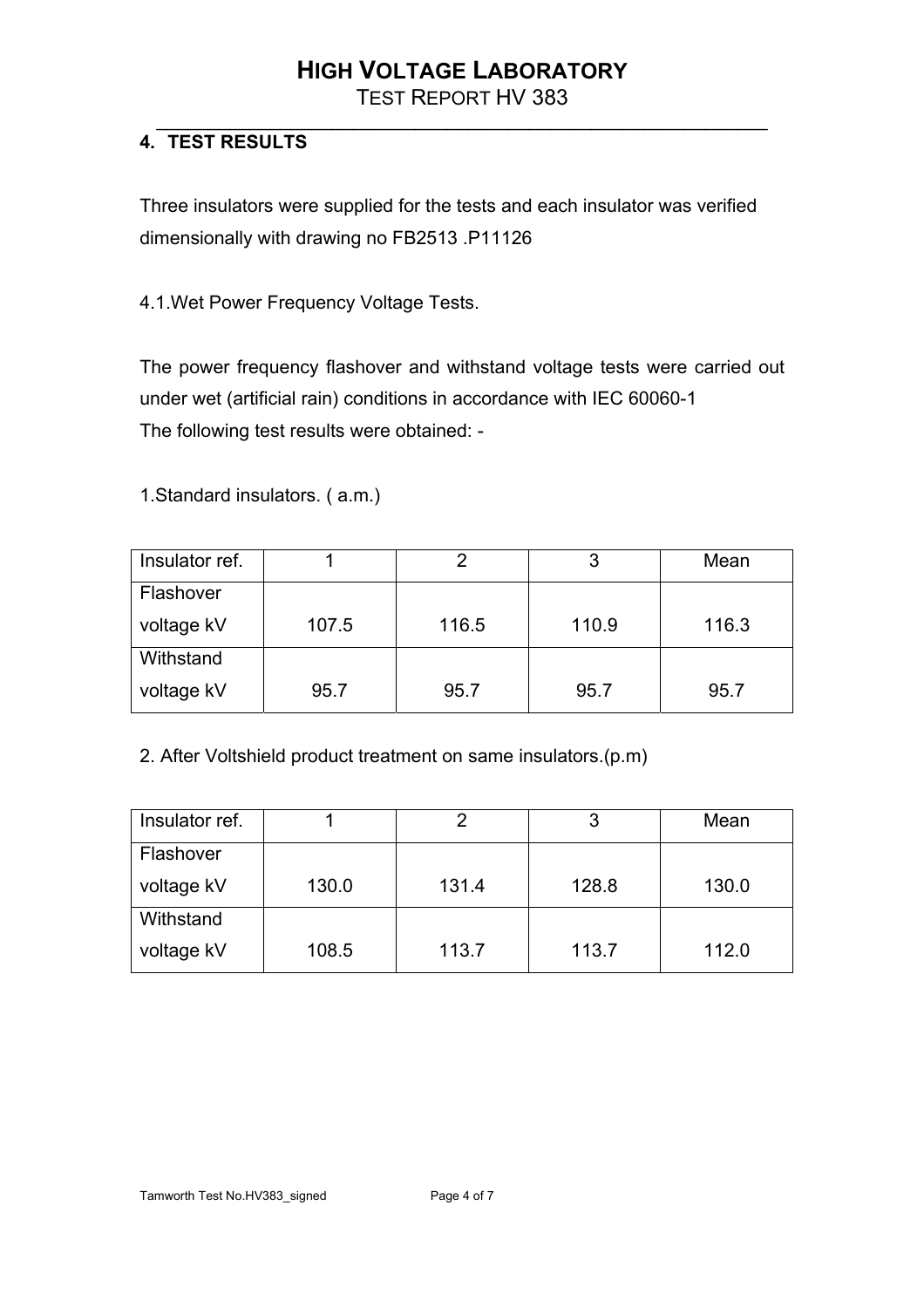TEST REPORT HV 383

#### \_\_\_\_\_\_\_\_\_\_\_\_\_\_\_\_\_\_\_\_\_\_\_\_\_\_\_\_\_\_\_\_\_\_\_\_\_\_\_\_\_\_\_\_\_\_\_\_\_\_\_\_\_\_\_\_\_\_\_ 4.2.Wet Test Procedure

Throughout the wet tests each insulator was sprayed with artificial rain in accordance with IEC 60060. The precipitation rate on the insulators under test was recorded in mm / min as : -

|                                   | a.m.  | p.m.  |
|-----------------------------------|-------|-------|
| Horizontal component              | 1.20  | 1.30  |
| Vertical component                | 1.70  | 1.90  |
| Resistivity - ohm.m $@$ 20 $°C$ . | 109.9 | 106.7 |

4.3. Correction of Test Voltages for Atmospheric Conditions

The atmospheric conditions were recorded at the time of test and all correction factors applied to the test voltages were as follows:

|                 |                           | a.m.  | p.m.  |
|-----------------|---------------------------|-------|-------|
| Pressure mm Hg. |                           | 764.4 | 764.6 |
|                 | Dry Bulb Temperature °C.  | 18.75 | 19.5  |
| $\mathsf{k}_1$  | untreated                 | 1.003 |       |
| $K_{1t}$        | <b>Voltshield treated</b> |       | 1.003 |

#### **5. OBSERVATIONS**

The 3 treated insulators gave a mean increased wet flashover performance of 130.0kV against 116.3kV for the standard untreated insulator. This represents an average increase in the wet flashover voltage performance of around 12%.

The corona activity immediately prior to flashover on the Voltshield treated insulators was much reduced due to the smaller droplet size of the rain as it dispersed across the Voltshield treated surface of those insulators.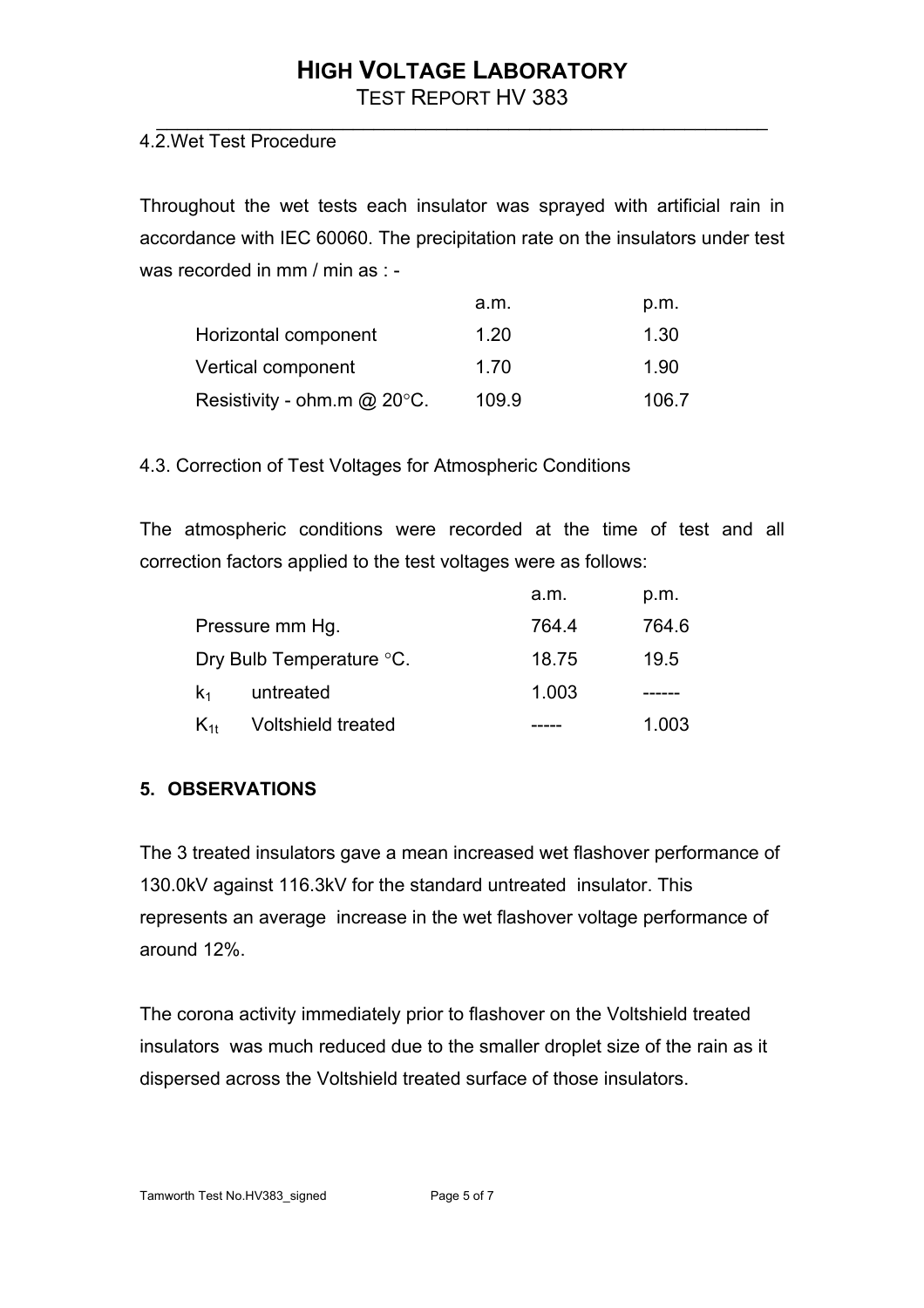TEST REPORT HV 383 \_\_\_\_\_\_\_\_\_\_\_\_\_\_\_\_\_\_\_\_\_\_\_\_\_\_\_\_\_\_\_\_\_\_\_\_\_\_\_\_\_\_\_\_\_\_\_\_\_\_\_\_\_\_\_\_\_\_\_

Photograph of test assembly